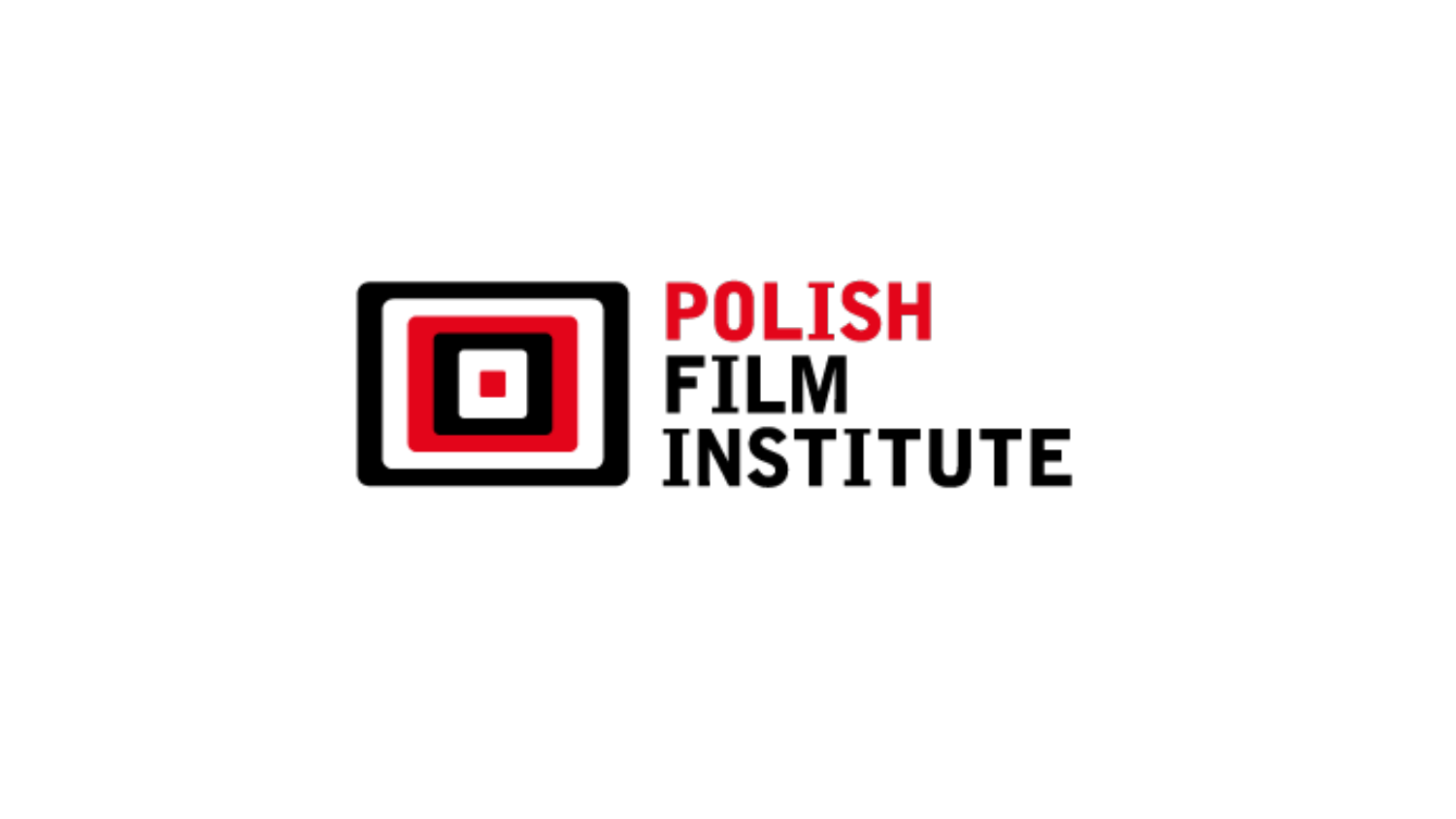

The Polish Film Institute is launching a call for applications under the new **Polish-Ukrainian Film Initiatives Operational Program.** The aim of the new OP - announced by the Director of the Polish Film Institute Radosław Śmigulski - is to support activities carried out jointly by Polish and Ukrainian producers and authors, or on Polish-Ukrainian issues.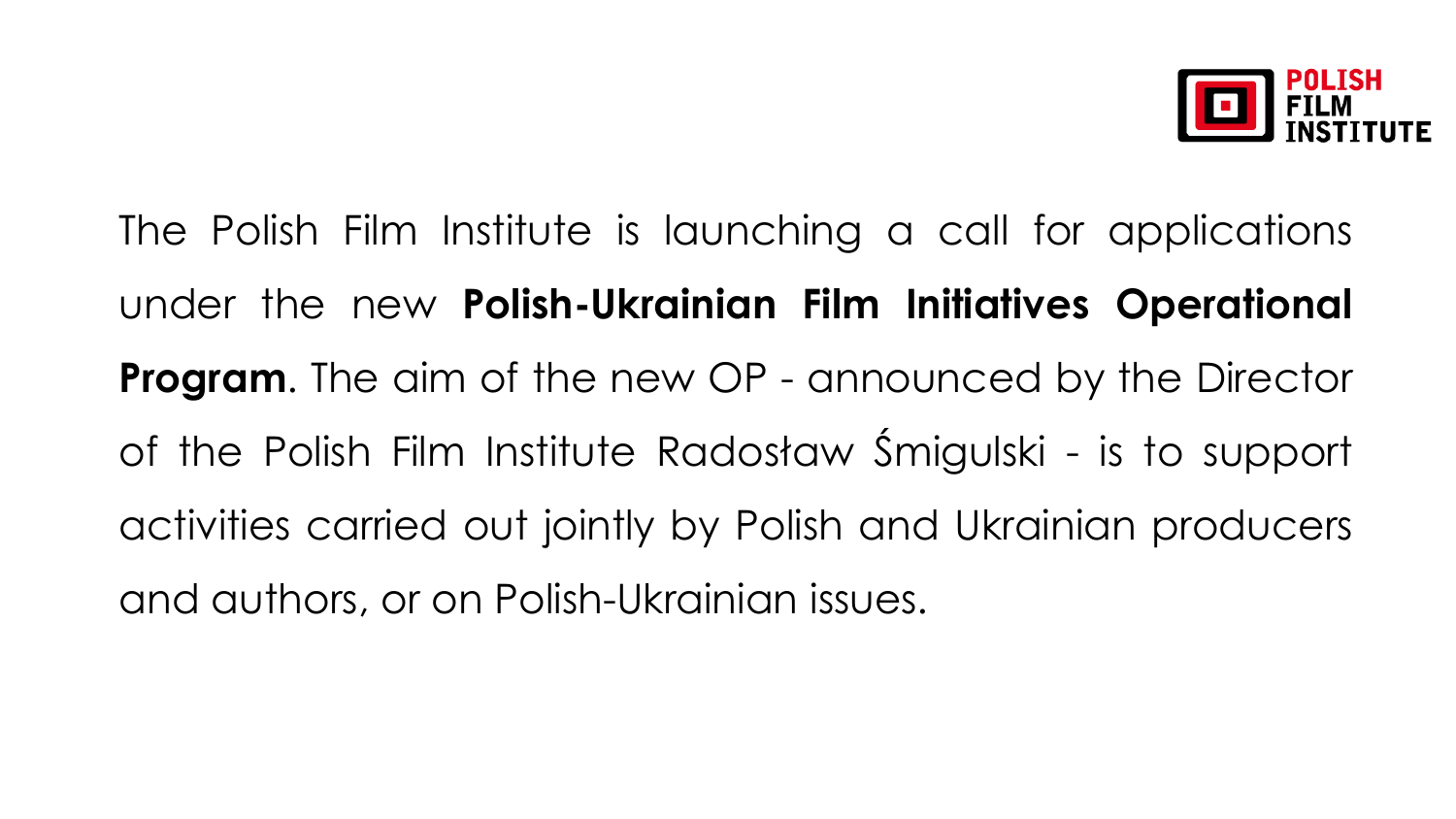

# There will be four priorities under the new OP:

**Priority I:** Development and production of documentary films **Priority II:** Development and production of animated films **Priority III:** Scenario development **Priority IV: Festivals and film initiatives**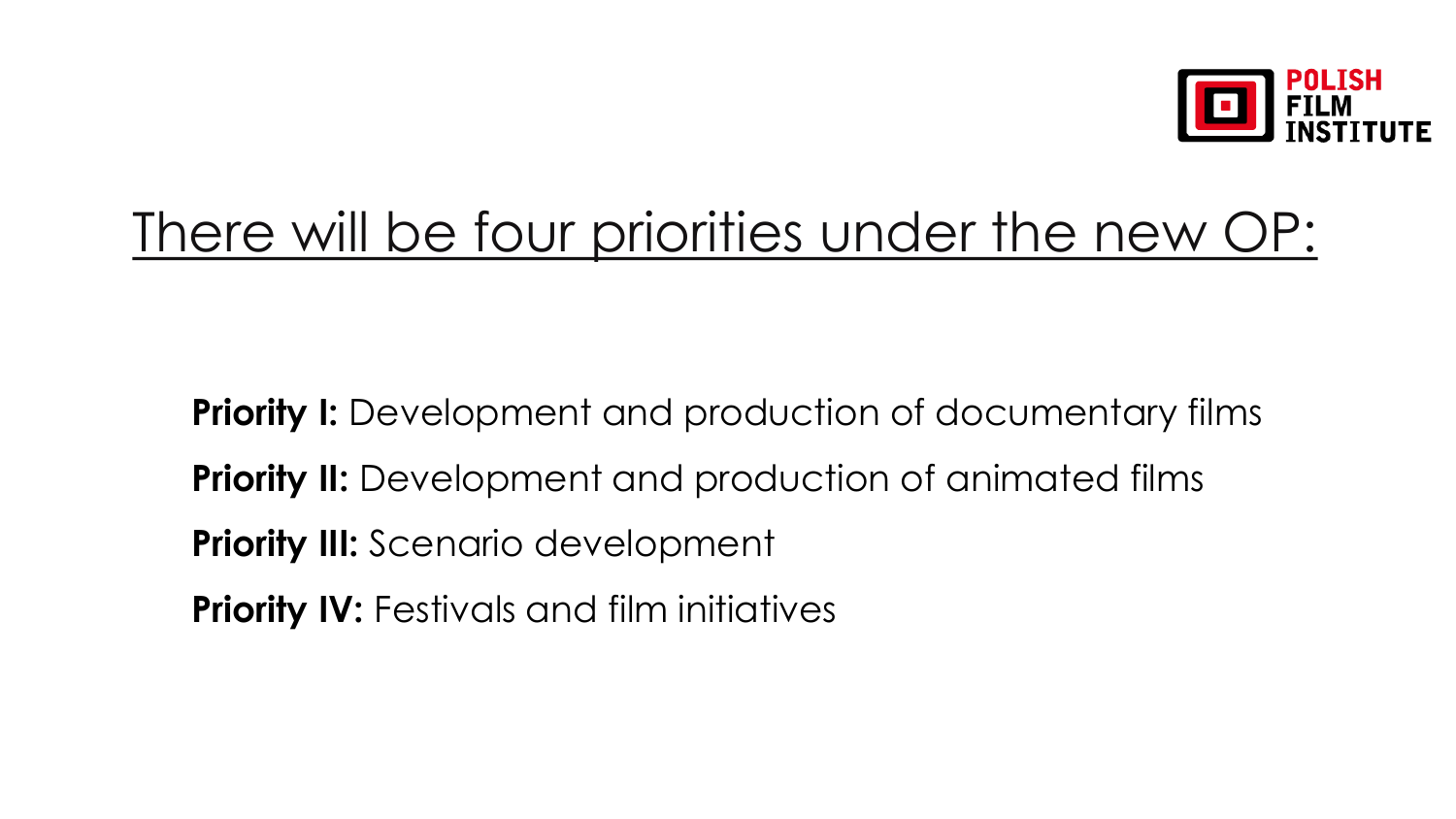

# Operational Program VI: **Polish-Ukrainian film initiatives** for 2022, is a program allocating up to PLN **10 million**.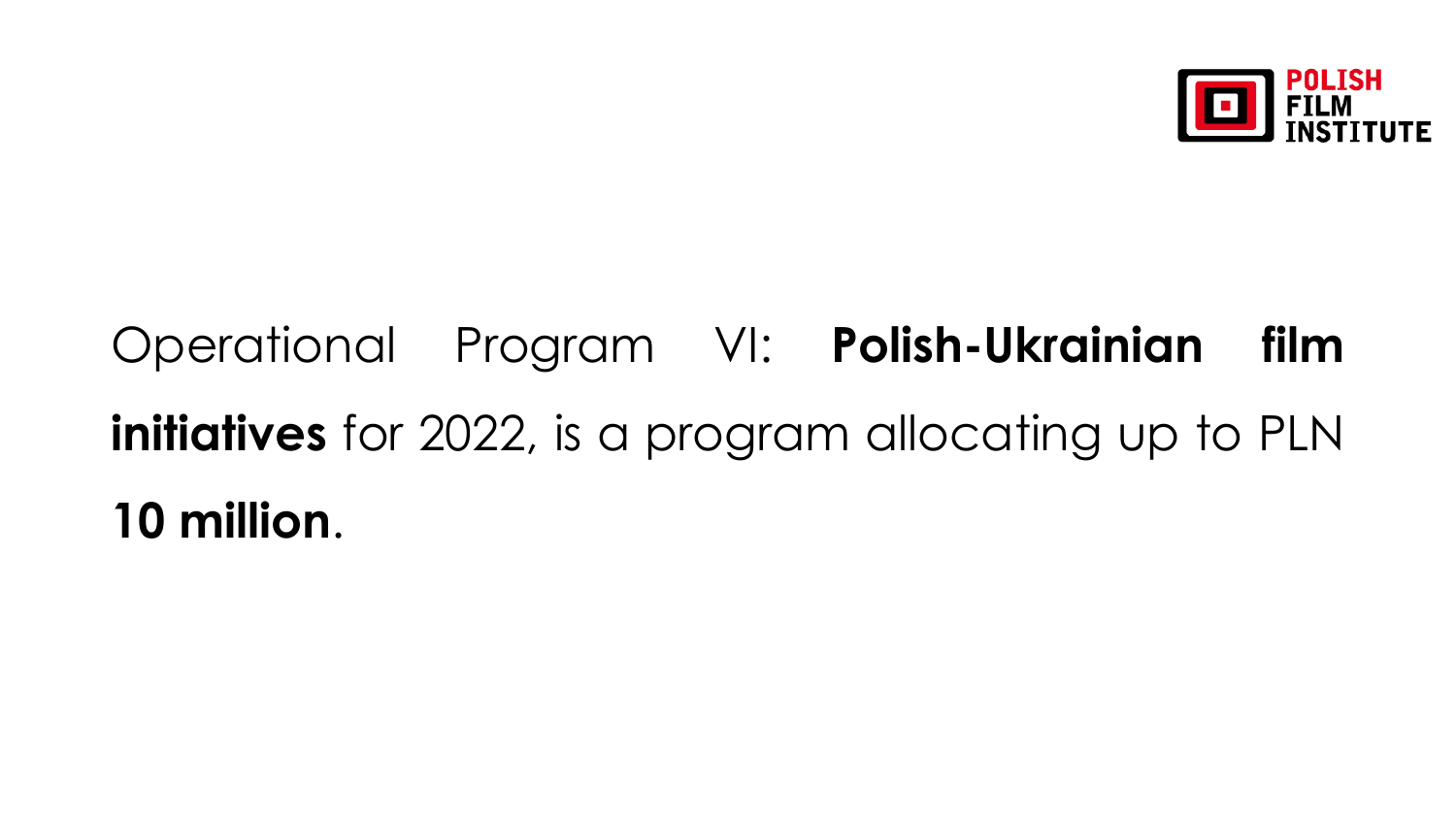

Its purpose is to support activities carried out jointly by Polish and Ukrainian producers and authors, or on Polish-Ukrainian issues, in particular:

1) to create **conditions** for Ukrainian citizens to continue their creative work in the field of cinematography;

2) **inspiring** Polish and Ukrainian citizens to cooperate in creating film projects;

3) **dissemination** and **popularization** of film art;

4) **promotion** of Polish and Ukrainian films and the achievements of Polish and Ukrainian filmmakers;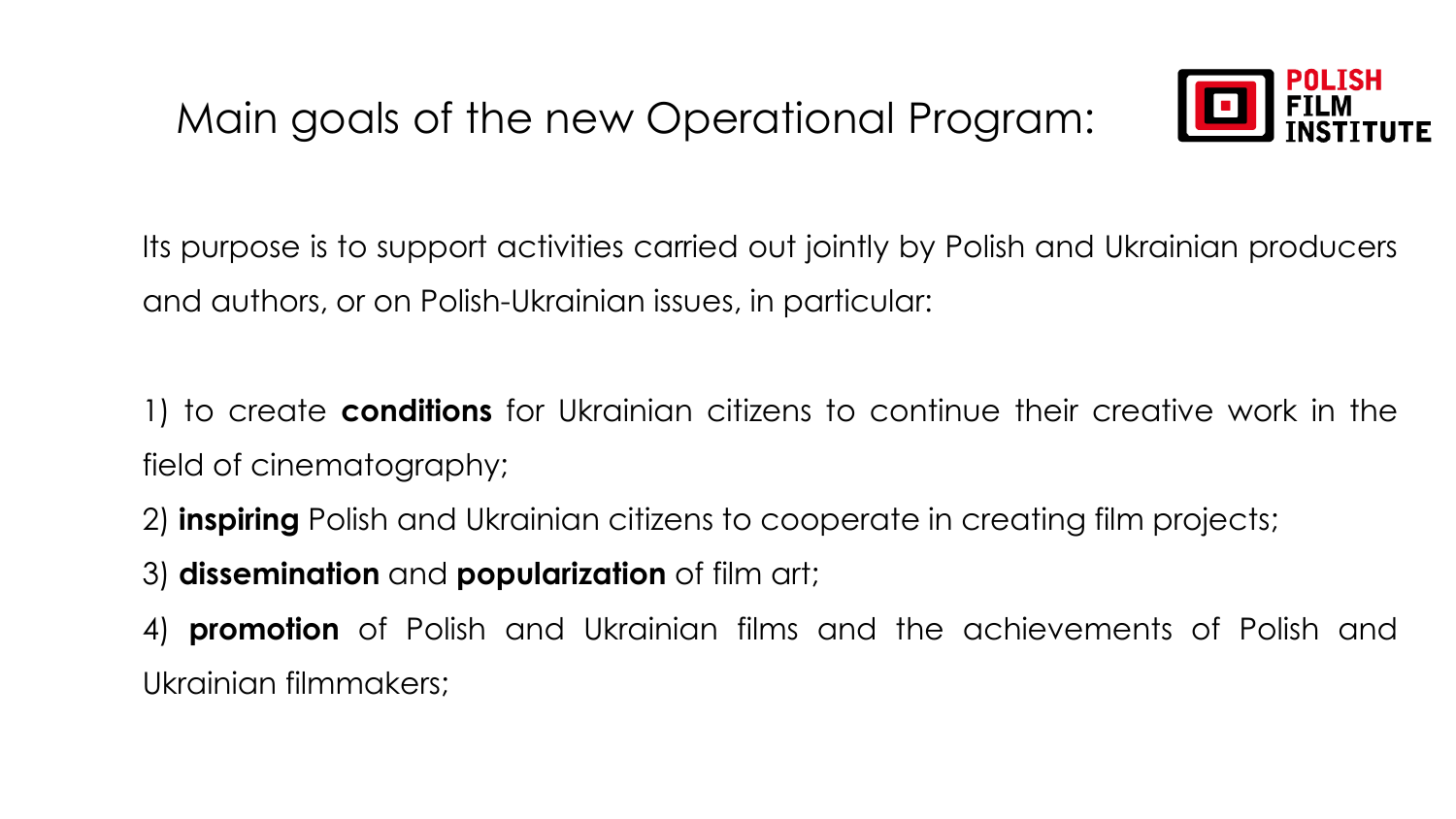

5) **supporting projects** aimed at increasing and developing the audience by improving access to film works, organizing film festivals at local, national and international level;

6) **supporting activities** aimed at creating conditions for universal access to the achievements of Polish, European and world film art;

- 7) **promotion** of films with special artistic value;
- 8) **creating conditions** for the development of film co-production.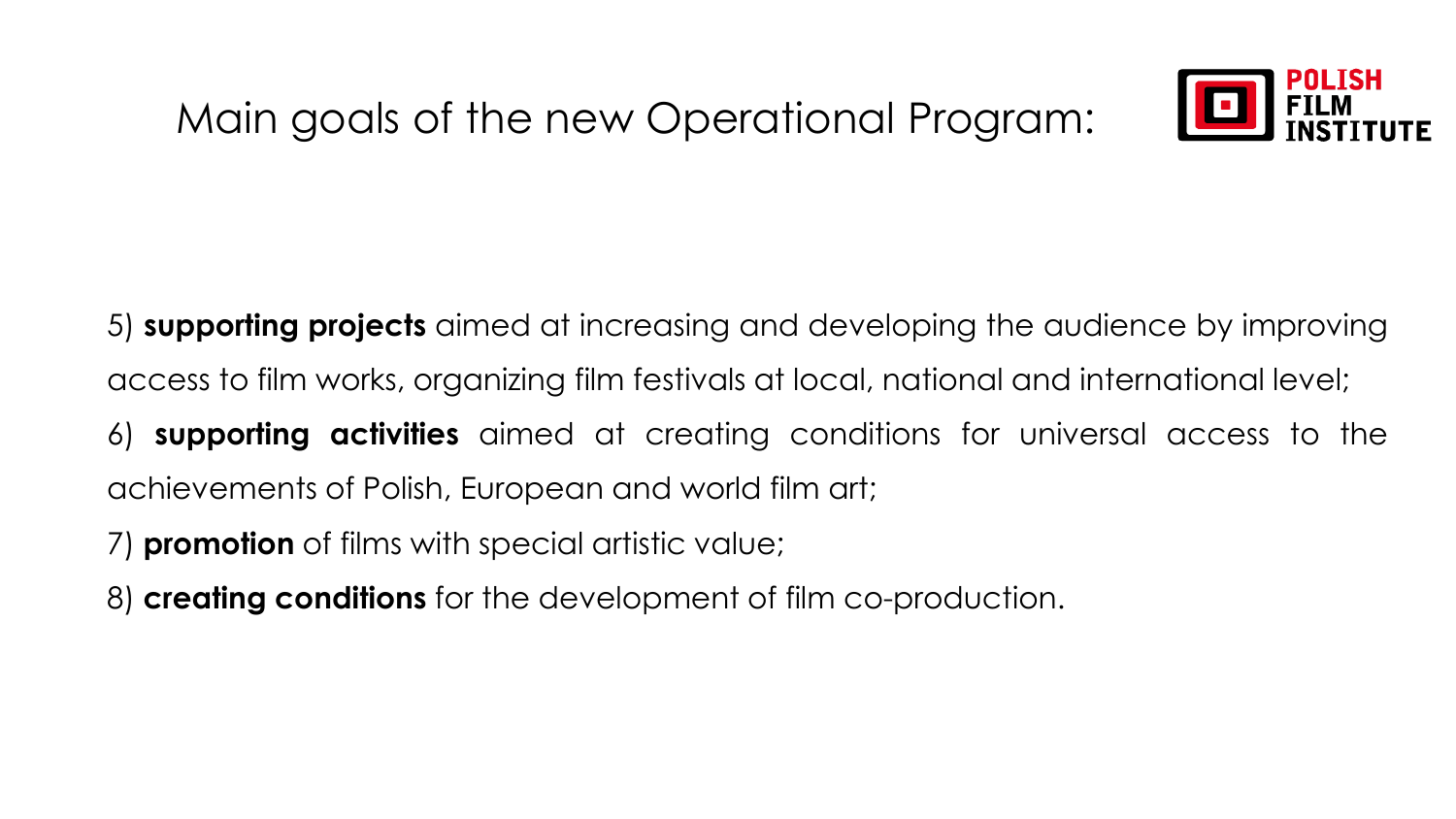

Projects involving the citizens of Ukraine will be preferred, who arrived after February 24, 2022 to the territory of Poland directly from the territory Ukraine in connection with war.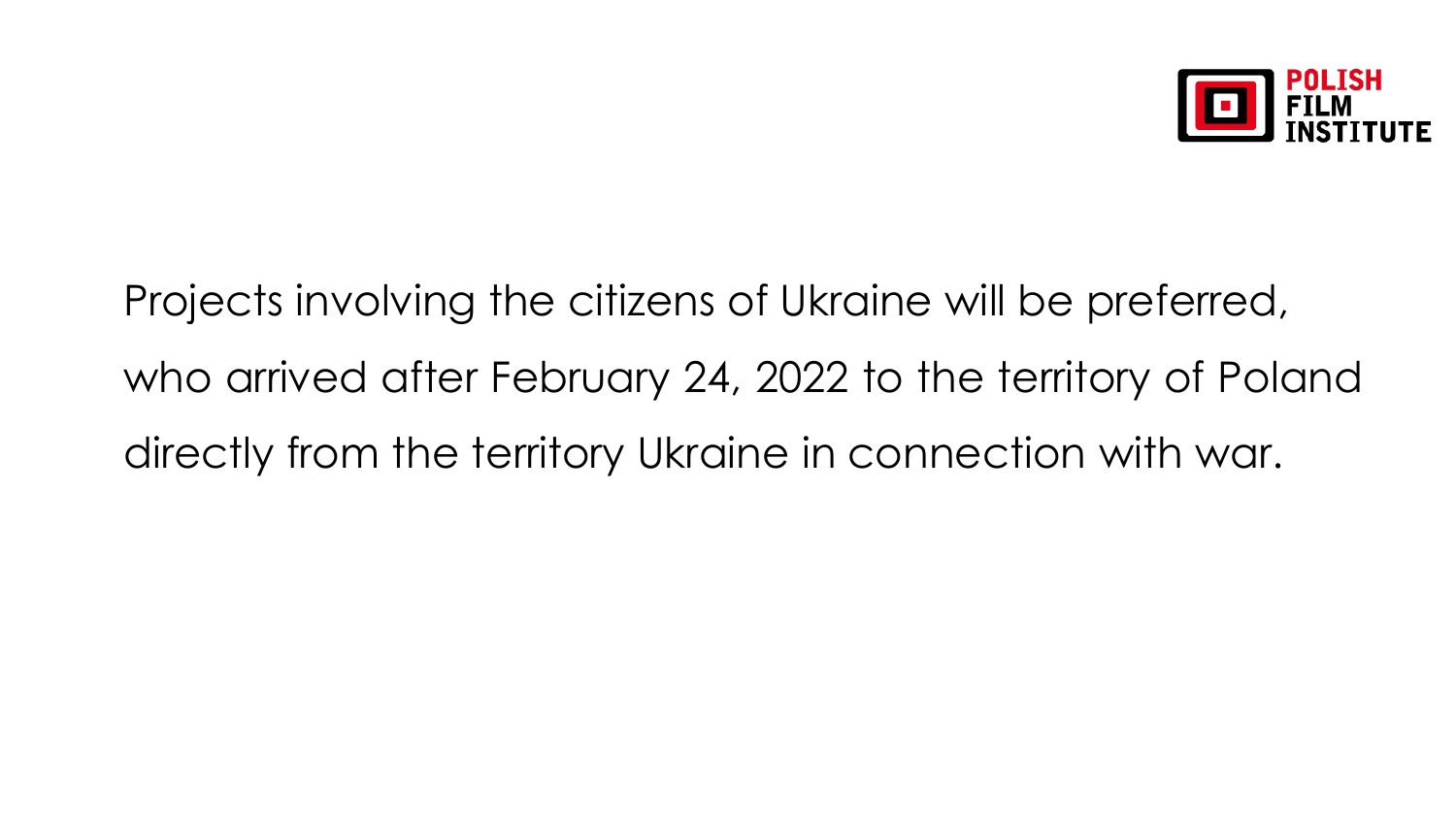Beneficiaries for Priorities I-III:



Development and production of film projects

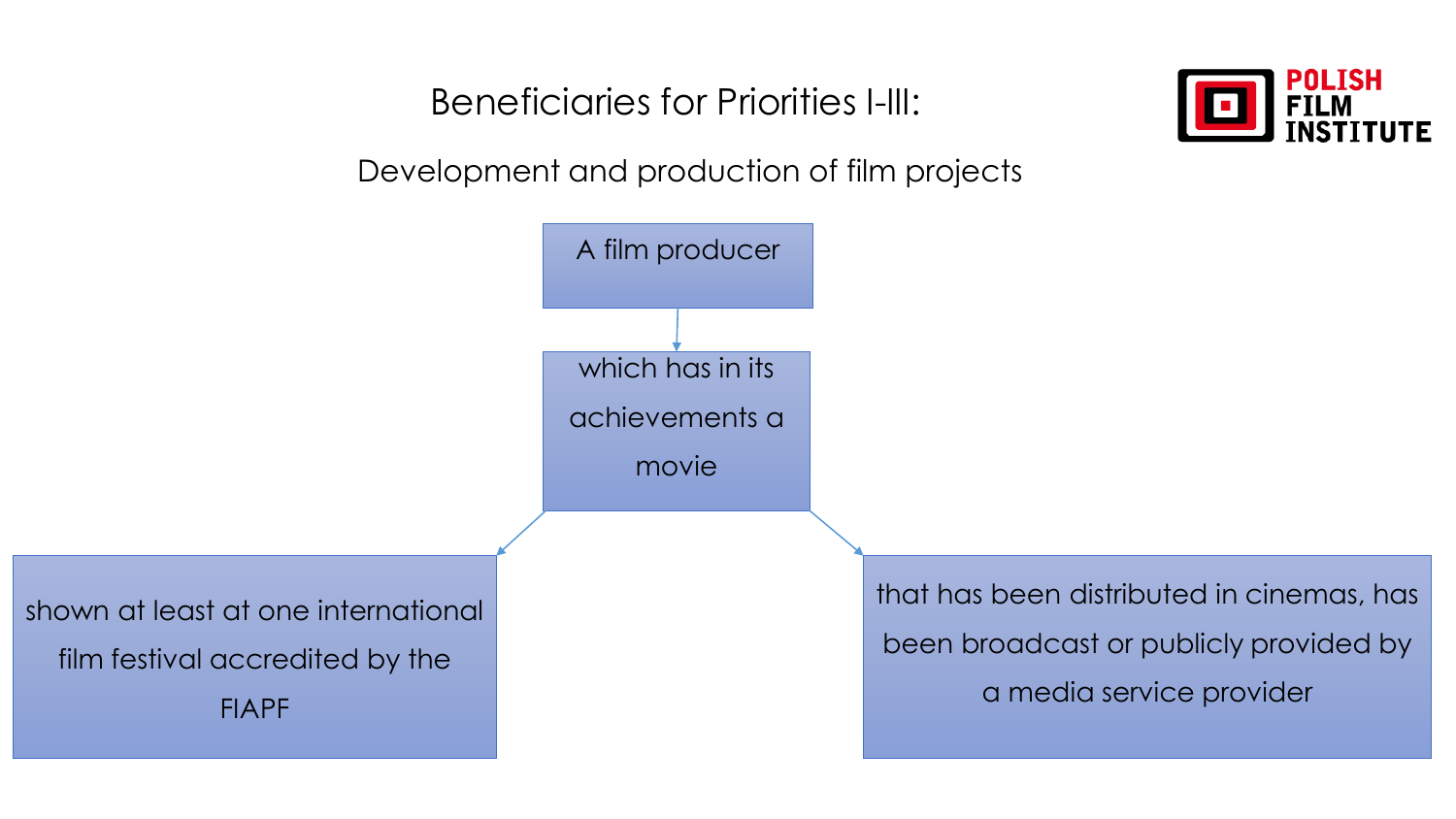## Beneficiaries for Priority IV



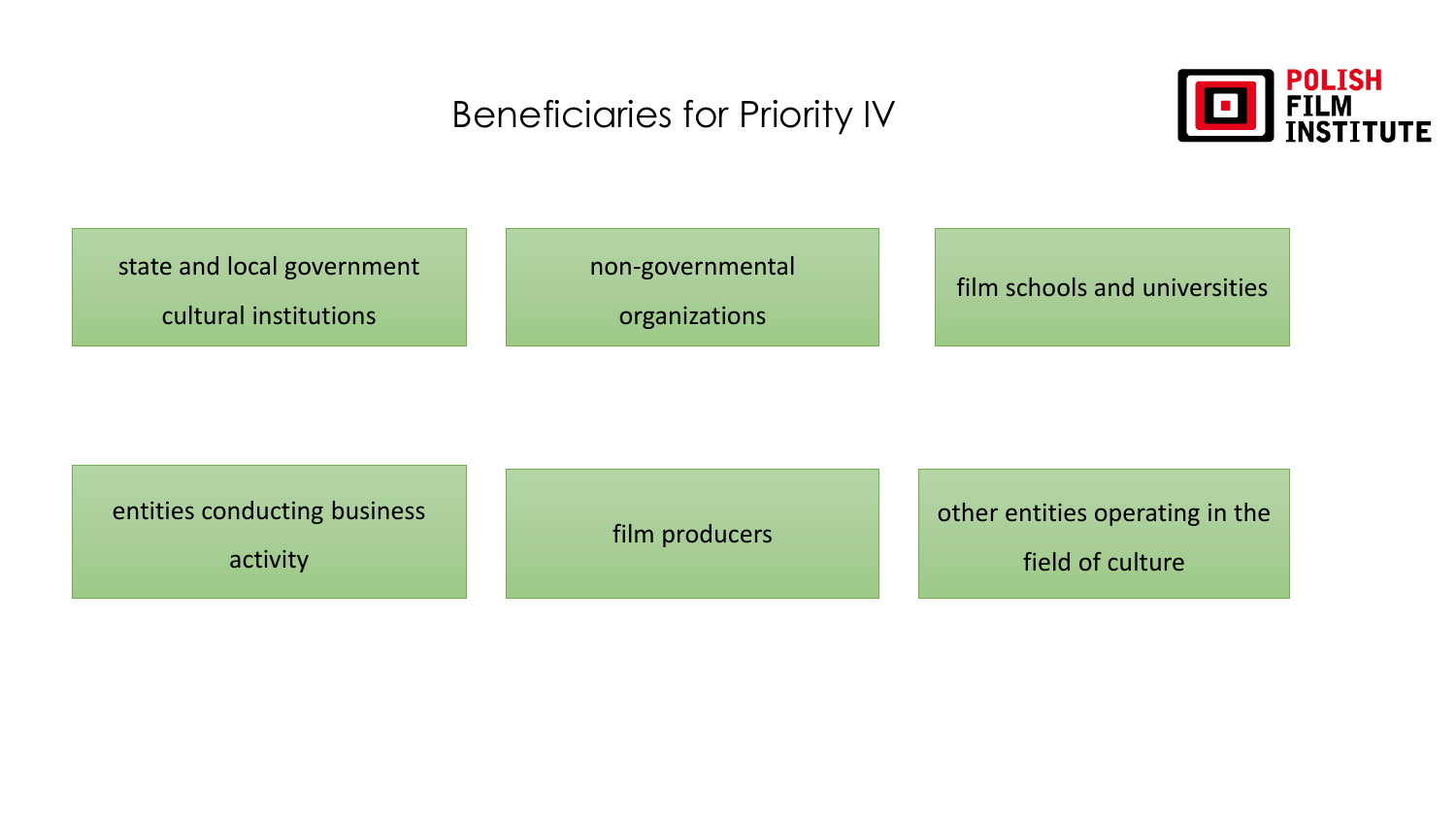# The minimum artistic contribution of Ukrainian artists



### **Priority I Priority II**

material from Ukrainian film archives

participation of a Ukrainian hero or employment to a production by a Ukrainian cinematographer or editor

prefered topics related to Polish-Ukrainian relations or Ukraine

involvement of at least one of the Ukrainian artists mentioned: animation director, author storyboard, author of art projects

30% of the animations must be made in Poland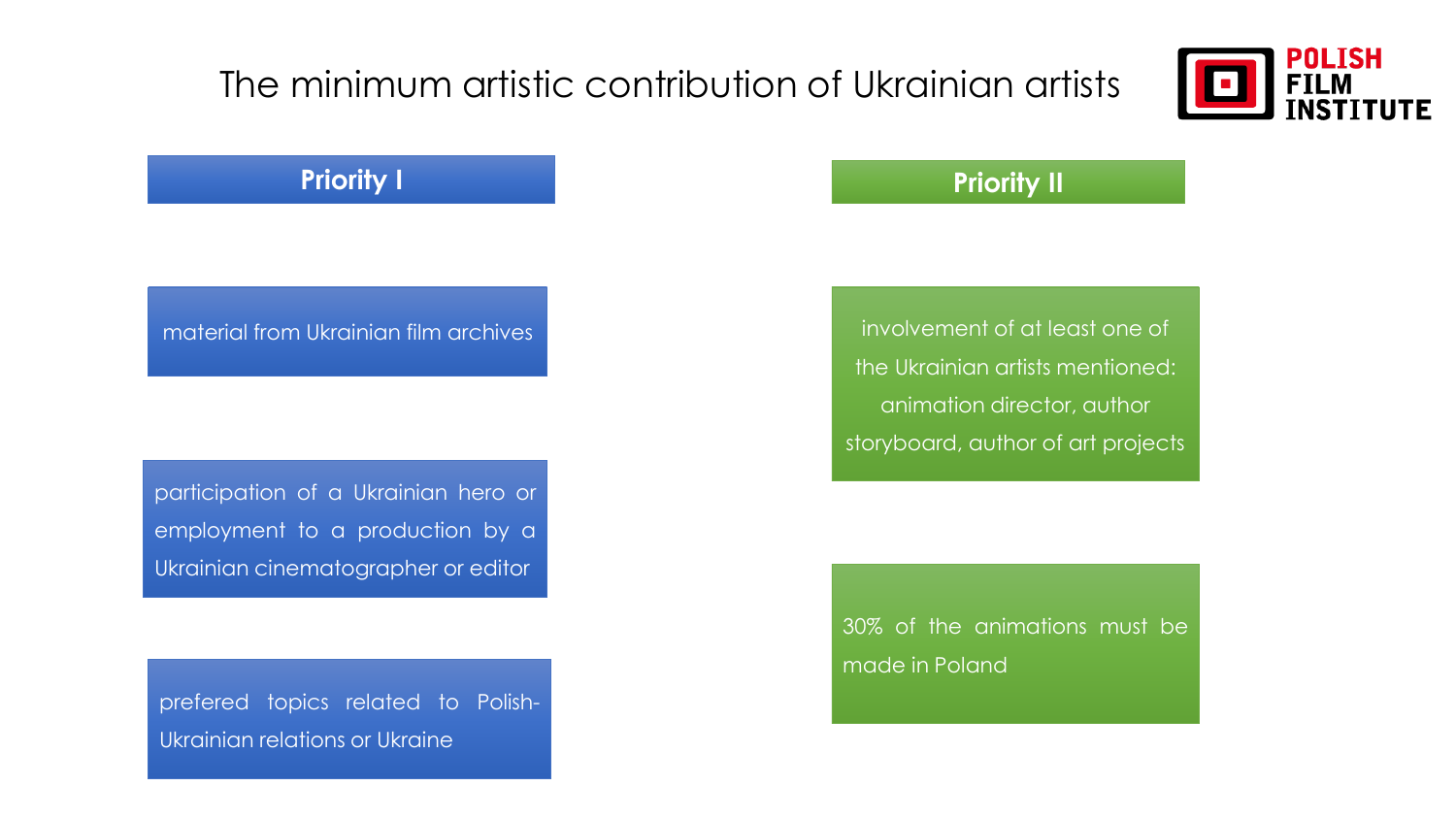# The minimum artistic contribution of Ukrainian artists



### Priority III

involvement of a Ukrainian screenwriter or two of the Ukrainian scriptwriters mentioned: creators / elements: director, script doctor, researcher

dominant subject related to Polish-Ukrainian relations or with Ukraine (historically or geographically)

#### Priority IV

involvement of Polish and Ukrainian creators / experts / producers

> preferred subject related to Polish-Ukrainian relations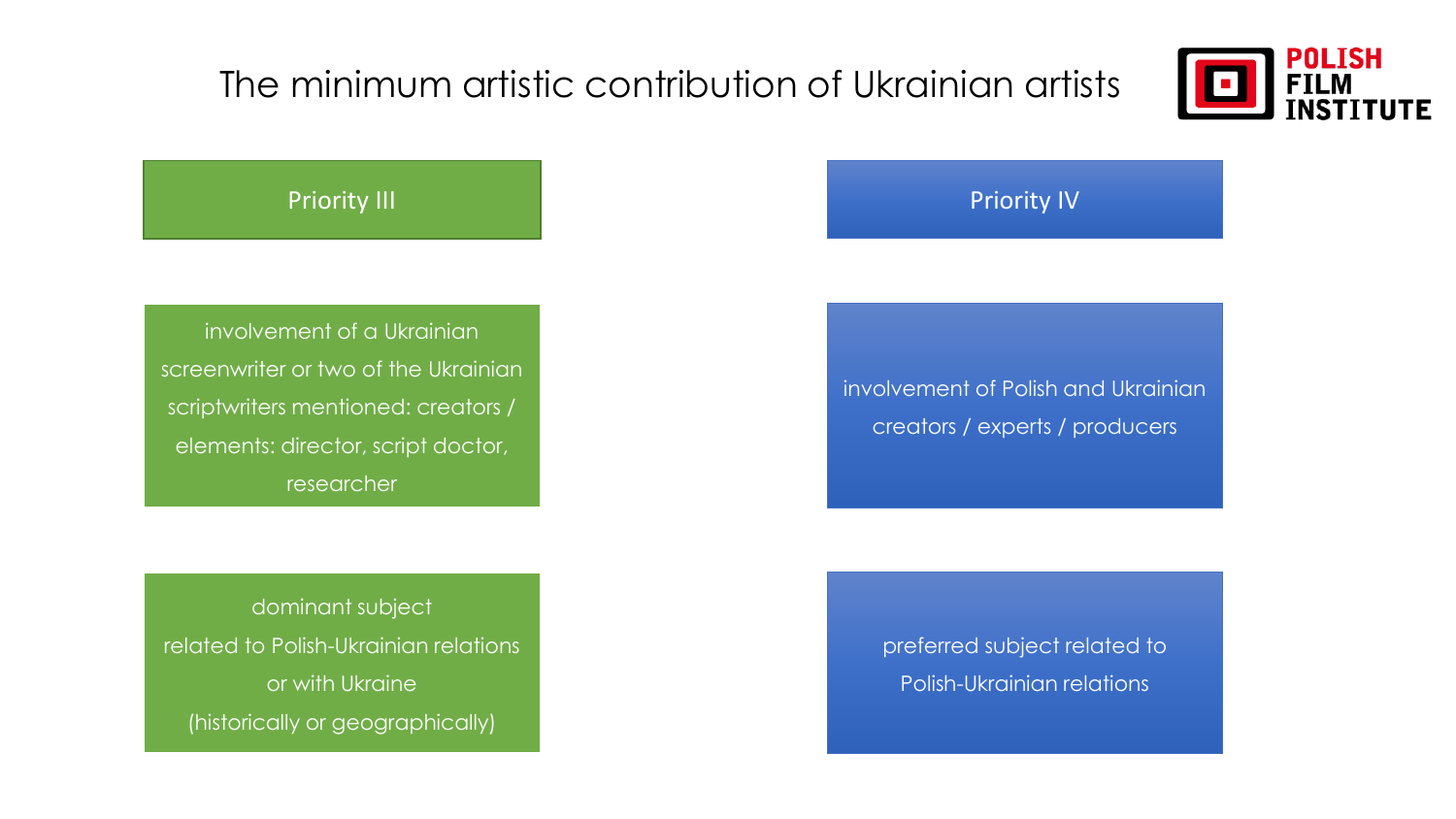Selection mode for Priorities I-IV



Grant application with the required attachments must be submitted via the **Online Submission System PISF applications**



#### Witamy w Internetowym Systemie Składania Wniosków PISF

Wszelkie informacje dotyczące programów operacyjnych, terminów składania wniosków, naborów oraz wsparcia technicznego znajdziecie Państwo w powyższych zakładkach.

**ZŁÓŻ WNIOSEK** 

\* Wniosek przyjęty przez system podlega następnie ocenie formalnej przez PISF.



W formularzach zostały zastosowane reguły mające ułatwić złożenie poprawnego wniosku. Należy jednak pamiętać, że nie zastąpią one znajomości Trybu naboru i wyboru wniosków.

Szczegółowe informacje dotyczące procedury składania wniosków w poszczególnych Programach Operacyjnych PISF zawarte są w opisie Programów Operacyjnych PISF. Znajomość Programów Operacyjnych PISF jest obowiązkiem każdego wnioskodawcy.

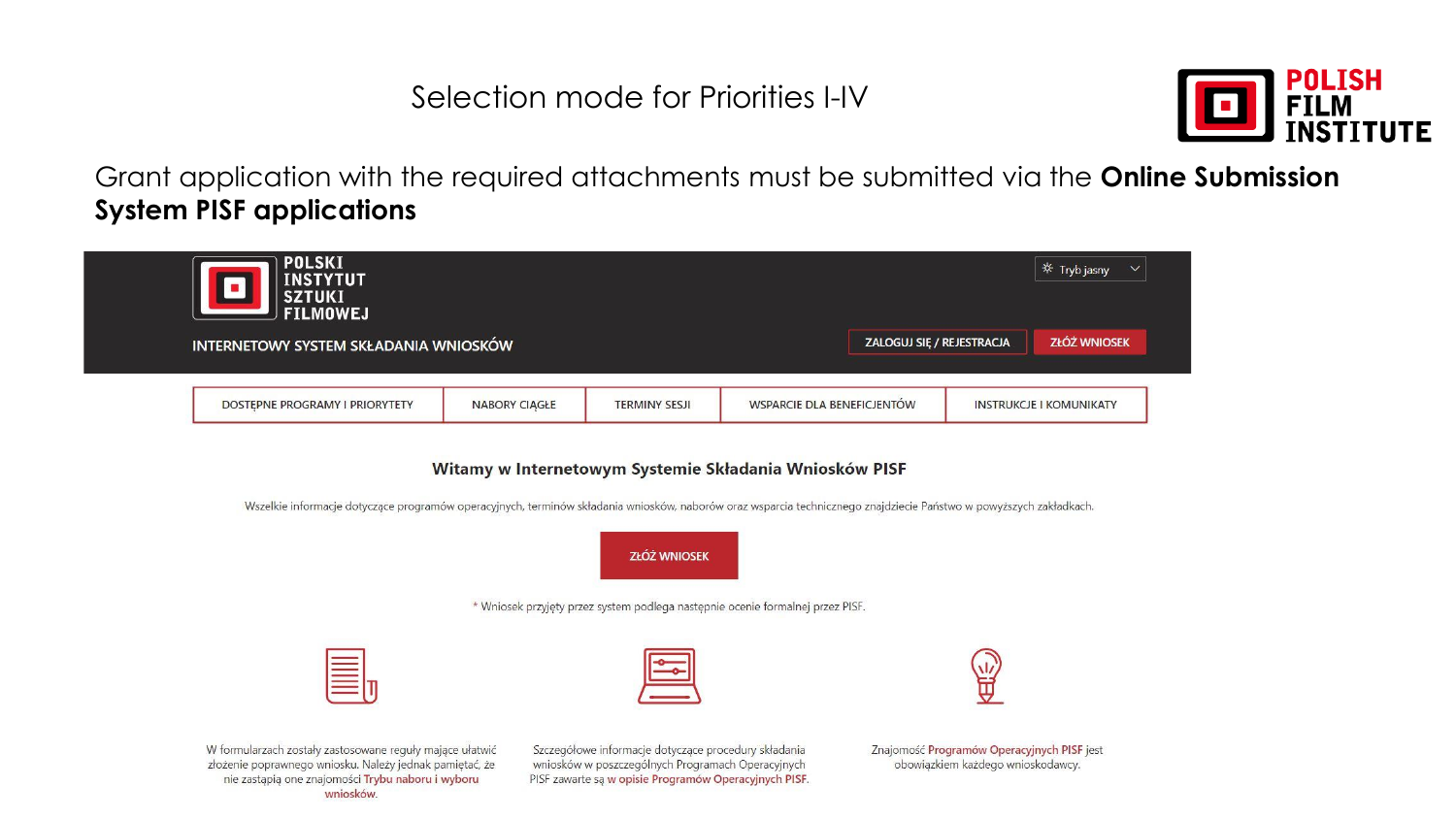• To documents submitted to conclude an agreement with the Polish Film Institute a Polish translation **certified by a sworn translator must be attached**.



• Decision of the Director of the Polish Film Institute on co-financing the project (Priority I-IV) or the promise to grant funding (promise) (Priority IIII) **is valid for 6 months** from the date of publication of this information on the Institute's website www.pisf.pl. In special cases, at the justified request of the manufacturer, the validity of the promise **may be extended**,

with the total period being validity of the promise cannot be longer than **3 years**.

• In the event that the application received a negative decision of the Director of the Polish Film Institute, the applicant **may appeal within 15 days** from the date publish the list of co-financed projects on the PISF website www.pisf.pl

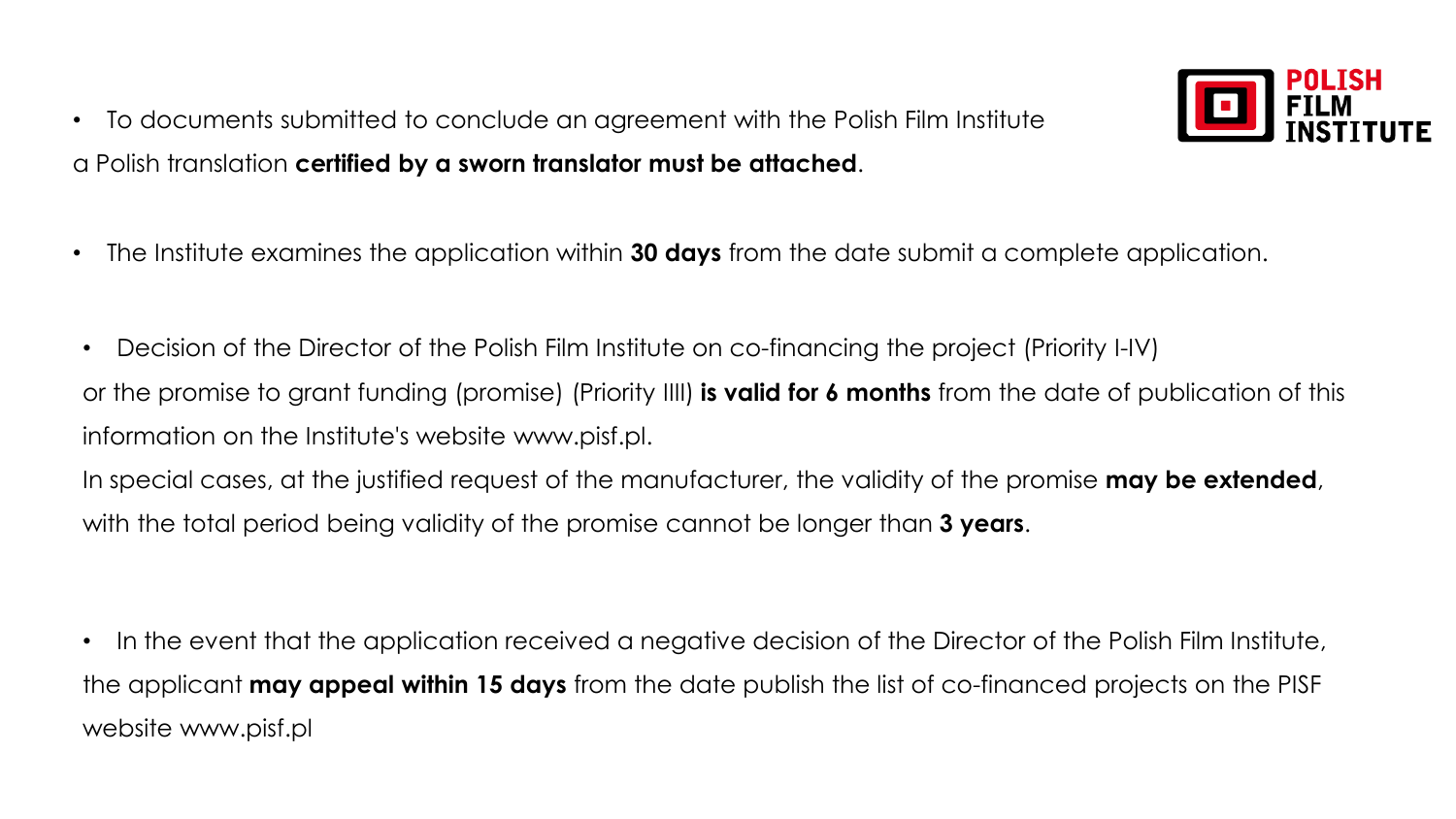

- co-financing of the project under the Polish-Ukrainian OP Film initiatives may not exceed **90%** of the planned costs ventures
- when applying for a grant, the producer is **obliged** to contribute own contribution in the amount of at least **5%** of the requested co-financing from the Polish Film Institute
- the share of **public funds** from various sources in the project budget, may not exceed **90%** of the total budget
- possibility of spending part of the subsidy on the purchase personal **protective equipment**, i.e. helmets, vests, in the case of implementation of the project on the territory of Ukraine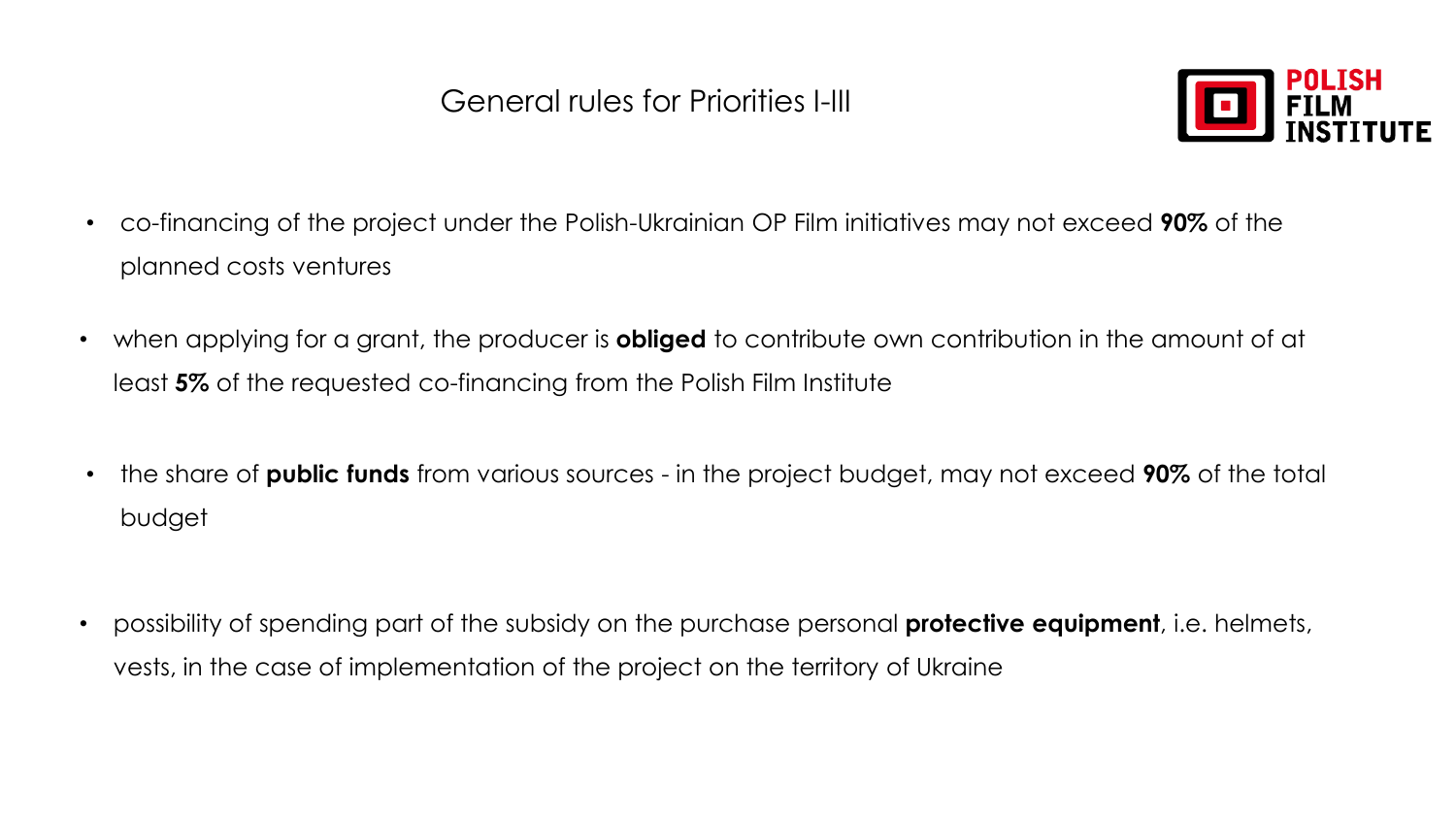

- Applications for co-financing are submitted to ISSW PISF on a **continuous basis** until the funds allocated to the implementation of the Operational Program Polish-Ukrainian film initiatives are exhausted.
- Eligible costs will be recognized from **February 24, 2022**.